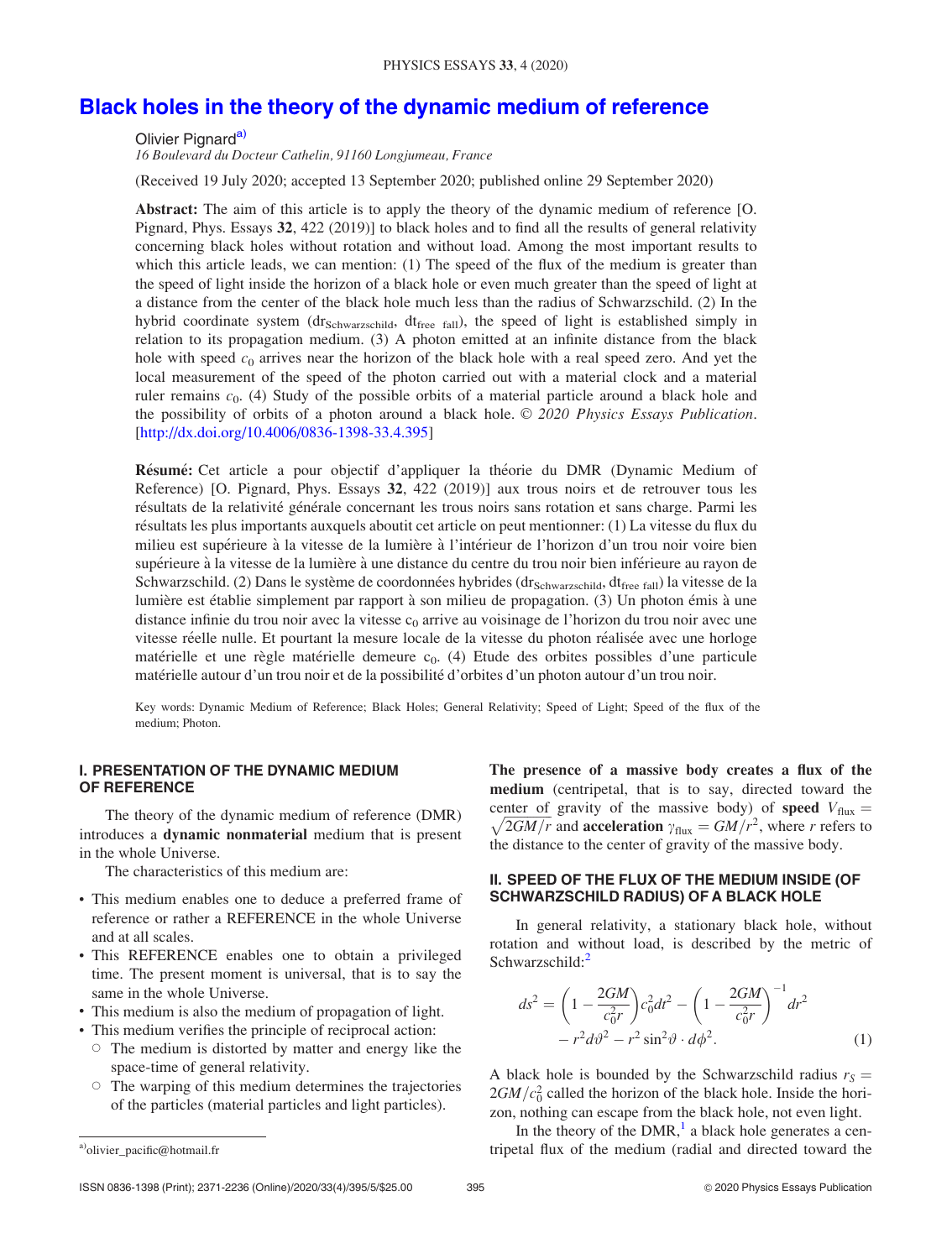Speed of the flux of the medium  $\times 10^5$  $10$ g 8  $\overline{7}$ speed (m/s)  $\epsilon$ **Speed of light** 2  $\frac{1}{10}$  $10$  $\overline{20}$  $\overline{25}$ 30 5  $15$ range (km)

FIG. 1. (Color online) Speed of the flux of the medium.

center of the black hole) whose speed has for expression (Fig. 1)

$$
V_{flux} = \sqrt{\frac{2GM}{r}}.\tag{2}
$$

Beyond the horizon of a black hole  $(r > r_s)$  given by the Schwarzschild radius  $r_S = 2GM/c^2$ , the speed of the flux of the medium is lower than the speed of light.

However, inside the horizon of a black hole  $(r < r<sub>s</sub>)$ , the speed of the flux of the medium is greater than the speed of light.

Moreover, for a distance to the center of the black hole much less than the Schwarzschild radius ( $r \ll r_s$ ), the speed of the flux of the medium is much greater than the speed of light  $(V_{\text{flux}} \gg c)$ .

For a distance  $r$  corresponding to the Planck length  $L_P = \sqrt{Gh/(2\pi \cdot c^3)} = 1.616 \times 10^{-35}$  m, the speed of the flux of the medium is

$$
V_{\text{flux}} = \sqrt{\frac{2GM}{L_P}} = 2.87 \times 10^{12} \sqrt{M}.
$$

For a black hole of a solar mass  $(Ms = 2 \times 10^{30} \text{ kg})$ , the speed of the flux of the medium is  $V_{\text{flux}} = 4 \times 10^{27}$  m/s.

Inside the horizon of a black hole is the only place in the current Universe where the speed of the flux of the medium is greater than the speed of light.

# III. DEFINITION OF THREE FRAMES OF REFERENCE

#### Schwarzschild frame of reference<sup>[3](#page-4-0)</sup>

This frame of reference is characterized by the coordinate system  $(t, r, \vartheta, \varphi)$  involved in Eq. [\(1\)](#page-0-0) and which allows a global description.

These coordinates are not directly measured, but they allow an exhaustive mapping of space-time established in a simple and unique system.

#### Sphere frame of reference<sup>[3](#page-4-0)</sup>

This frame of reference is linked to the sphere with radius  $r$  and with center being the one of the considered black hole.

In this local "sphere" frame of reference, we have

$$
dt_{\text{sphere}} = \sqrt{1 - \frac{2GM}{c_0^2 r}} dt, \qquad (3)
$$

and

$$
dr_{\text{sphere}} = \frac{dr}{\sqrt{1 - \frac{2GM}{c_0^2 r}}}.
$$
\n(4)

#### Free fall frame of reference<sup>[3](#page-4-0)</sup>

This frame of reference is that of special relativity, where everything happens locally as if there was no gravitation. In this frame of reference, the variables are affixed with the index ff (free fall).

This free fall frame of reference is more general than the sphere frame of reference in at least two meanings:

- Lorentzian physics can be made valid there "longer" (by reducing the spatial extension, while the gravitational effect cannot be reduced on the sphere).
- It remains valid inside the black hole, for  $r < r_s$ , even though the concept of stationary sphere no longer exists.

## IV. RADIAL TRAJECTORIES OF PHOTONS INSIDE A BLACK HOLE

To go from sphere coordinates to those of a free fall observer, one must perform a Lorentz transformation

$$
dt_{\rm ff} = \gamma \cdot dt_{\rm sphere} - \gamma \frac{V_{\rm rel}}{c_0^2} dr_{\rm sphere}.
$$
 (5)

 $V_{rel}$  is the local relative speed between the two frames of reference. In the theory of DMR, it is simply the speed of an observer in free fall (compared with the reference frame of the black hole) and it is also the speed of the flux of the medium:  $V_{\text{rel}} = -V_{\text{flux}} = -\sqrt{2GM/r}$ .

The coefficient  $\gamma$  is therefore written:  $\gamma = (1 - V_{\text{rel}}^2/c_0^2)^{-1/2} = (1 - V_{\text{flux}}^2/c_0^2)^{-1/2}.$ We also have

$$
dt_{\text{sphere}} = \sqrt{1 - \frac{2GM}{c_0^2 r}} dt = \sqrt{1 - \frac{V_{\text{flux}}^2}{c_0^2}} dt \quad \text{and}
$$

$$
dr_{\text{sphere}} = \frac{dr}{\sqrt{1 - \frac{2GM}{c_0^2 r}}} = \frac{dr}{\sqrt{1 - \frac{V_{\text{flux}}^2}{c_0^2}}}.
$$

So, we can write  $dt_{\text{ff}}$  as follows:

$$
dt_{\rm ff} = \gamma \sqrt{1 - \frac{V_{\rm flux}^2}{c_0^2}} dt + \gamma \frac{V_{\rm flux}}{c_0^2} \frac{dr}{\sqrt{1 - \frac{V_{\rm flux}^2}{c_0^2}}}
$$
  
=  $\left(1 - \frac{V_{\rm flux}^2}{c_0^2}\right)^{-1/2} \left(1 - \frac{V_{\rm flux}^2}{c_0^2}\right)^{1/2} dt$   
+  $\left(1 - \frac{V_{\rm flux}^2}{c_0^2}\right)^{-1/2} \frac{V_{\rm flux}}{c_0^2} \left(1 - \frac{V_{\rm flux}^2}{c_0^2}\right)^{-1/2} dr.$ 

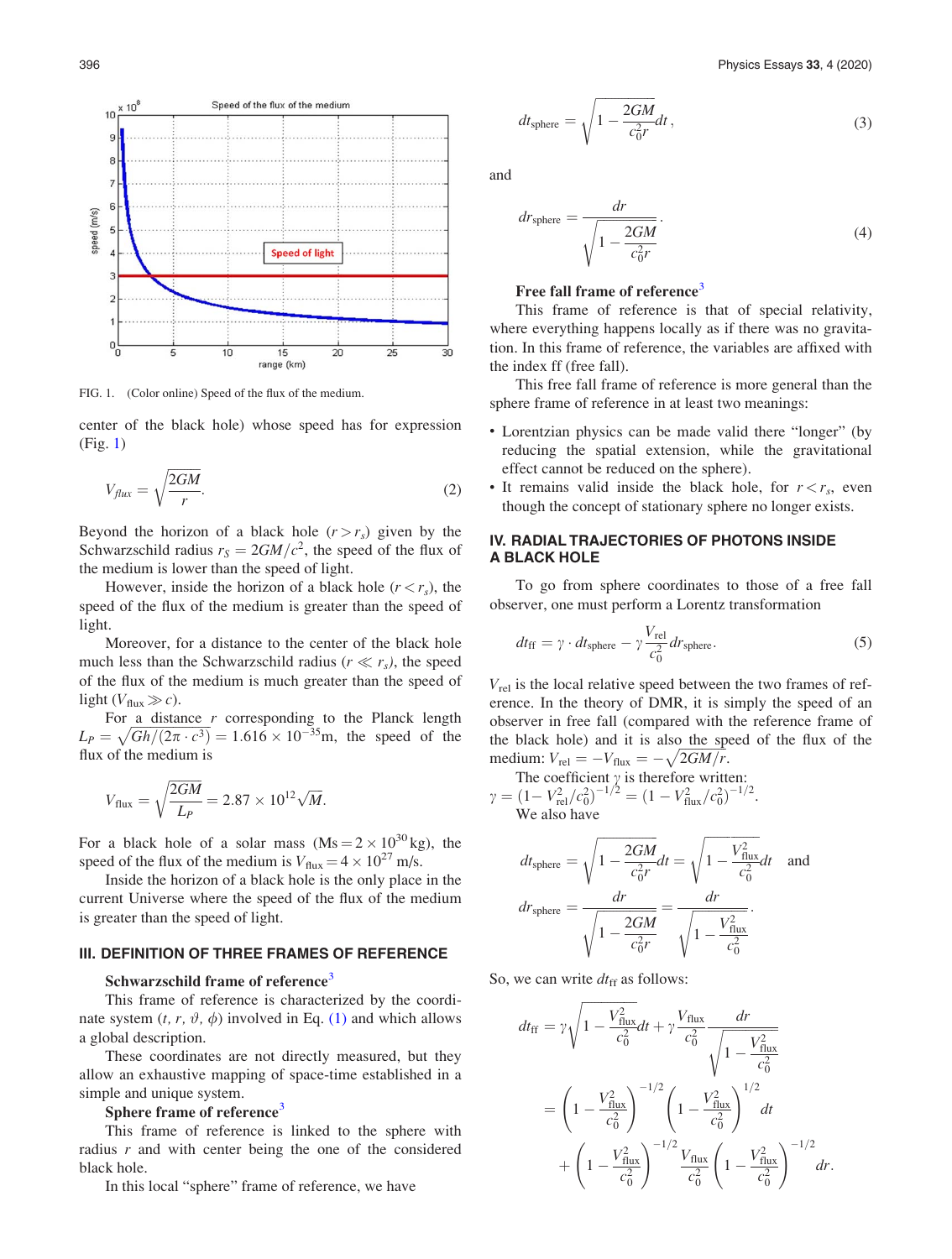Finally, we have

$$
dt_{\rm ff} = dt + \left(1 - \frac{V_{\rm flux}^2}{c_0^2}\right)^{-1} \frac{V_{\rm flux}}{c_0^2} dr.
$$
 (6)

In the article, "Dynamic Medium of Reference: A new theory of gravitation,"[1](#page-4-0) we established that the speed of a photon along a radial trajectory is written

$$
c(r) = \frac{dr}{dt} = \varepsilon \left( 1 - \frac{2GM}{c_0^2 r} \right) c_0,\tag{7}
$$

with the convention  $\varepsilon = +1$  if the photon moves away from the center of the black hole and  $\varepsilon = -1$  if the photon goes toward the center of the black hole.

Using the expression  $(6)$  in Eq.  $(7)$ , we get

$$
dr = \varepsilon \left( 1 - \frac{2GM}{c_0^2 r} \right) c_0 \left[ dt_{\rm ff} - \left( 1 - \frac{V_{\rm flux}^2}{c_0^2} \right)^{-1} \frac{V_{\rm flux}}{c_0^2} dr \right],
$$
  

$$
dr = \varepsilon \left( 1 - \frac{V_{\rm flux}^2}{c_0^2} \right) c_0 dt_{\rm ff} - \varepsilon \frac{V_{\rm flux}}{c_0} dr,
$$
  

$$
\left( 1 + \varepsilon \frac{V_{\rm flux}}{c_0} \right) dr = \varepsilon \left( 1 - \frac{V_{\rm flux}^2}{c_0^2} \right) c_0 dt_{\rm ff}.
$$

For a photon moving away from the center of the black hole  $(\epsilon = +1)$ , we have

$$
dr = \left(1 - \frac{V_{\text{flux}}}{c_0}\right) c_0 dt_{\text{ff}} \text{ that is to say } \frac{dr}{dt_{\text{ff}}} = c_0 - V_{\text{flux}}.
$$
\n(8)

For a photon going toward the center of the black hole  $(\epsilon = -1)$ , we have

$$
dr = -\left(1 + \frac{V_{\text{flux}}}{c_0}\right)c_0dt_{\text{ff}} \text{ that is to say}
$$
  

$$
\frac{dr}{dt_{\text{ff}}} = -c_0 - V_{\text{flux}}.
$$
 (9)

These last two expressions are very important, because they mean that:

- In the "hybrid" coordinate system  $(dr, dt_{ff})$ , the speed of light is well established simply with regard to its propagation in the medium of centripetal speed  $V_{\text{flux}} = \sqrt{2GM/r}$ .
- Inside the horizon of the black hole  $(r < rs)$ , the speed of the flux of the medium being greater than the speed of light and being centripetal, all photons end their trajectory in the center of the black hole.

In their book on general relativity, $3$  the authors establish the formula  $dr/dt_{\rm ff} = -\sqrt{2GM/r} \pm 1$  (in reduced units  $c = 1$ ).

For general relativity, the formula  $dr/dt_{\text{ff}} = -\sqrt{2GM/r} \pm 1$ is only a mathematical equation which shows that the photons in both cases have a negative speed and therefore move toward the center of the black hole.

In the DMR theory, the equation  $dr/dt_{\rm ff} = \pm c_0 - V_{\rm flux}$ means much more than that:

- It means that the speed of the photon is to be considered with regard to its medium of propagation which can be in motion (speed of the flux of the medium).
- It shows that, if the speed of the medium is greater than the speed of light, then it prevails over the speed of the photon relative to the medium and the photon finishes its trajectory in the center of the black hole regardless of its initial direction.

# V. SPEED OF A PHOTON NEAR THE SCHWARZSCHILD RADIUS

In the Schwarzschild frame of reference, we have already seen that

$$
c(r) = \frac{dr}{dt} = \pm \left(1 - \frac{2GM}{c_0^2r}\right)c_0.
$$
 (10)

A photon that leaves from infinity (with regard to the center of the black hole) with a speed  $c_0$  actually arrives near the horizon of the black hole with a speed of zero!

In the sphere frame of reference, the speed of the photon is locally

$$
\frac{dr_{\text{sphere}}}{dt_{\text{sphere}}} = \frac{dr}{\sqrt{1 - \frac{2GM}{c_0^2 r}}} \frac{1}{\sqrt{1 - \frac{2GM}{c_0^2 r}}} dt
$$
\n
$$
= \left(1 - \frac{2GM}{c_0^2 r}\right)^{-1} \frac{dr}{dt} = \pm c_0.
$$
\n(11)

Thus, in the sphere frame of reference, the modulus of the speed of light measured locally by the instruments (material ruler, material clock) is always  $c_0$ .

# VI. SPEED OF A PARTICLE FALLING TOWARD A BLACK HOLE

In the article Dynamic Medium of Reference: A new theory of gravitation,<sup>[1](#page-4-0)</sup> we established that the speed of a material particle along a centripetal radial trajectory is written as

$$
V(r) = \frac{dr}{dt} = -\left(1 - \frac{2GM}{c_0^2r}\right)\sqrt{\frac{2GM}{r}} = -\left(1 - \frac{V_{\text{flux}}^2}{c_0^2}\right)V_{\text{flux}}.\tag{12}
$$

A material particle that starts from infinity (with respect to the black hole) has zero speed, it passes through a maximum the black hole) has zero speed, it passes through a maximum<br>speed (in modulus)  $V = 2c_0/(3\sqrt{3})$  for  $r = 6GM/c_0^2 = 3r_S$ speed (in modulus)  $v = 2c_0/(3\sqrt{5})$  for  $r = 6G/M/c_0^2 = 3r_S$ <br>and  $V_{\text{flux}} = c_0/\sqrt{3}$  and arrives in the vicinity of the horizon of the black hole with zero speed.

In the sphere frame of reference, the speed of the material particle is locally

$$
\frac{dr_{\text{sphere}}}{dt_{\text{sphere}}} = \frac{dr}{\sqrt{1 - \frac{2GM}{c_0^2 r}} \sqrt{1 - \frac{2GM}{c_0^2 r}}} = \left(1 - \frac{2GM}{c_0^2 r}\right)^{-1} \frac{dr}{dt}
$$
\n
$$
= -\left(1 - \frac{2GM}{c_0^2 r}\right)^{-1} \left(1 - \frac{2GM}{c_0^2 r}\right) \sqrt{\frac{2GM}{r}},
$$
\n
$$
\frac{dr_{\text{sphere}}}{dt_{\text{sphere}}} = -\sqrt{\frac{2GM}{r}} = -V_{\text{flux}}.
$$
\n(13)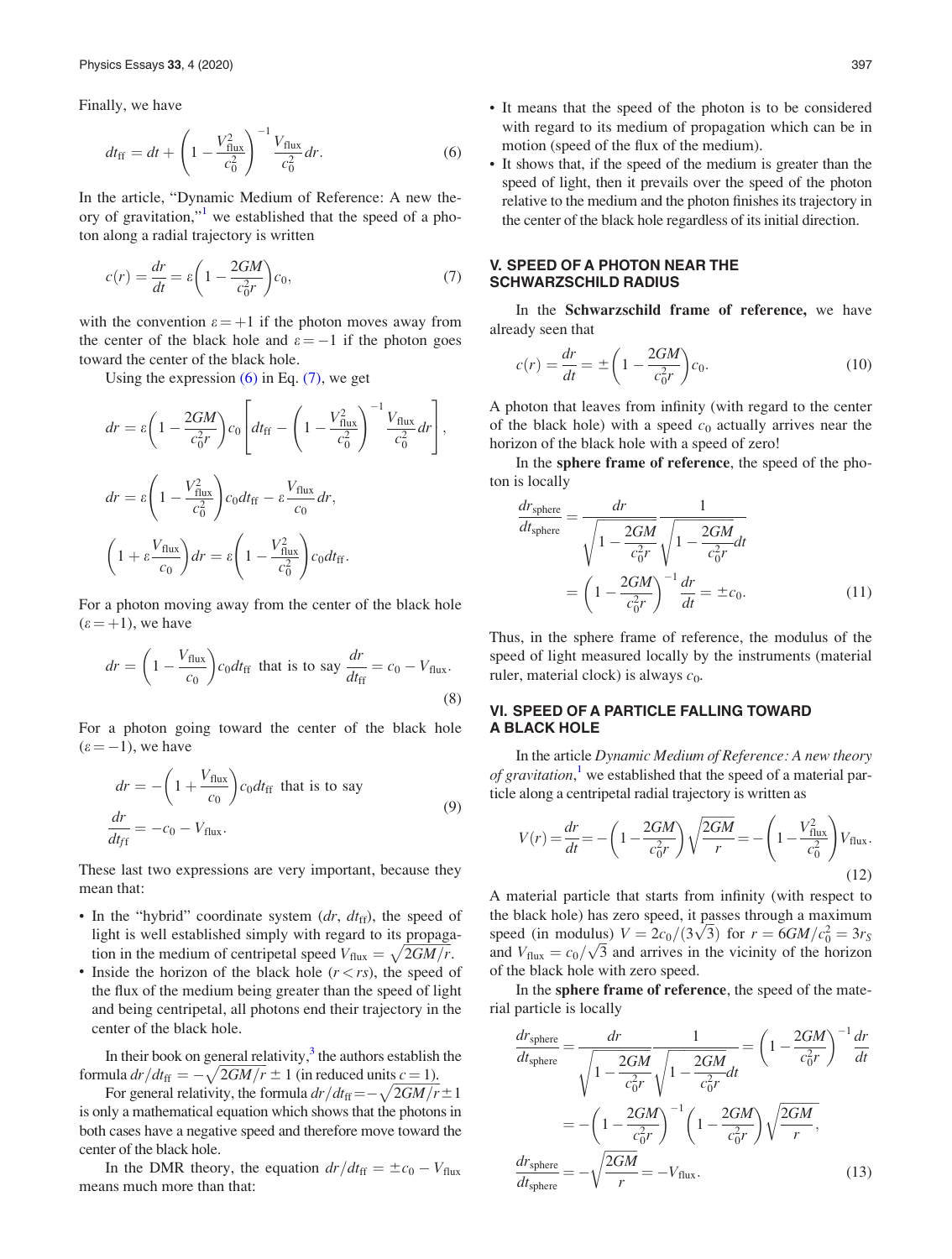<span id="page-3-0"></span>The speed of a material particle which starts from infinity (relative to the center of the black hole) and arrives near the horizon of the black hole goes from 0 to  $-V_{\text{flux}} = -c_0$ .

Note:

It is interesting to determine the time it takes for the particle to go from the horizon of the black hole to the center of the black hole.

For this it is necessary to know the energy of the particle. It is possible to show that the particle has the following energy:

$$
E = m_0 c^2 \left( 1 - \frac{2GM}{c_0^2 r} \right) \frac{dt}{d\tau}.
$$
\n(14)

If we consider a particle starting from infinity with zero speed and therefore of energy  $E_{\infty} = E_0 = m_0 c^2$  then the conservation of energy is written

$$
E = m_0 c^2 \left( 1 - \frac{2GM}{c_0^2 r} \right) \frac{dt}{d\tau}
$$
  
\n
$$
= E_{\infty} = E_0 = m_0 c^2 \text{ that is to say}
$$
  
\n
$$
\left( 1 - \frac{2GM}{c_0^2 r} \right) \frac{dt}{d\tau} = 1 \text{ or furthermore,}
$$
  
\n
$$
\frac{d\tau}{dt} = 1 - \frac{2GM}{c_0^2 r}.
$$
 (15)

We can then write

$$
\frac{dr}{d\tau} = \frac{dr}{dt}\frac{dt}{d\tau}
$$
\n
$$
= -\left(1 - \frac{2GM}{c_0^2r}\right)\sqrt{\frac{2GM}{r}} \cdot \left(1 - \frac{2GM}{c_0^2r}\right)^{-1}
$$
\n
$$
= -\sqrt{\frac{2GM}{r}} = -V_{\text{flux}}.
$$

The time it takes for the particle to go from the horizon of the black hole to the center of the black hole is given by the following formula:

$$
\tau = \int_{r_S}^{0} \frac{d\tau}{dr} dr = \int_{0}^{r_S} \frac{dr}{V_{\text{flux}}} = \int_{0}^{r_S} \sqrt{\frac{r}{2GM}} dr
$$
  
=  $\left[ \frac{2}{3} \frac{r^{3/2}}{\sqrt{2GM}} \right]_{0}^{r_S} = \frac{2}{3} \frac{r_S^{3/2}}{\sqrt{2GM}} = \frac{2}{3\sqrt{2GM}} \left( \frac{2GM}{c_0^2} \right)^{3/2}$   
=  $\frac{4GM}{3c_0^3} = \frac{2 r_S}{3 c_0}.$ 

## VII. STUDY OF THE POSSIBILITY OF ORBITS OF A PHOTON AROUND A BLACK HOLE

In the article, Dynamic Medium of Reference: A new the-ory of gravitation,<sup>[1](#page-4-0)</sup> we established that the trajectory of a photon is described by the following equation:

$$
\left(K^2 \frac{dr}{dt}\right)^2 + \left(\frac{L}{K \cdot r}\right)^2 = c_0^2,\tag{16}
$$

where  $K^{-2} = 1 - (2GM/(c_0^2 \cdot r))$  and L is the angular momentum.

Using the relation  $dt/dp = (1 - (2GM/(c_0^2 \cdot r)))^{-1}$ (where  $p$  is an affine parameter of the geodesic), we obtain the following equation:

$$
\left(\frac{dr}{dp}\right)^2 + \left(\frac{L}{K \cdot r}\right)^2 = c_0^2
$$

that we can also write

$$
\left(\frac{dr}{dp}\right)^2 = c_0^2 - \left(1 - \frac{2GM}{c_0^2 \cdot r}\right) \frac{L^2}{r^2}.
$$
\n(17)

From this equation, the books about General Relativity<sup>[2,3](#page-4-0)</sup> deduce the possible cases of trajectories for a photon<br>We can put down  $V^2(r) = \left(1 - \frac{2GM}{r}\right)\frac{L^2}{r^2} - \frac{L^2}{r^2}$ 

We can put down 
$$
V^2(r) = \left(1 - \frac{2GM}{c_0^2 r}\right) \frac{L^2}{r^2} = \frac{L^2}{r^2} - \frac{\alpha}{r^3}
$$
 with  $\alpha = \frac{2GML^2}{c_0^2}$ .

The speed  $V$  is zero at infinity, increases to the value The speed V is zero at minity, increases to the value<br>  $V_{\text{max}} = Lc_0^2/(3\sqrt{3}.GM) = 2L/(3\sqrt{3}.rs)$  in  $r_{\text{max}} = 3GM/c_0^2 =$  $(3/2)r_s$  and then decreases to 0 in  $r_s = 2GM/c_0^2$ .

For a photon, there will therefore be only two types of possible orbits:

- $V_{\text{max}} < c_0$ : This means that the angular momentum L is "weak." The photon will follow an unstable bound orbit and fall into the black hole,
- $V_{\text{max}} > c_0$ : This means that the angular momentum L is "strong." The photon will be able to escape from the gravitational pull of the black hole, after having partially rotated in the equatorial plane.

Although the trajectory of the photons is deflected by the presence of the black hole, there is no such thing as a bound and stable orbit. Thus, it is impossible to consider photons making a lasting movement of revolution around a black hole.

#### VIII.STUDY OF THE POSSIBLE ORBITS OF A MATERIAL PARTICLE AROUND A BLACK HOLE

In the article, Dynamic Medium of Reference: A new the-ory of gravitation,<sup>[1](#page-4-0)</sup> we established that the trajectory of a material particle is described by the following equation:

$$
\left(K^2 \frac{dr}{dt}\right)^2 + \left(\frac{L}{K \cdot r}\right)^2 = \frac{2GM}{r} + C^2
$$
  
where  $K^{-2} = 1 - \frac{2GM}{c_0^2 \cdot r}$ . (18)

Using the relation  $d\tau/dt = 1 - (2GM/(c_0^2 \cdot r))$ , we get the following equation:

 $dr/d\tau^{2} + (L/(K \cdot r))^{2} = (2GM/r) + C^{2}$  that we can also write

$$
\left(\frac{dr}{d\tau}\right)^2 = C^2 + \frac{2GM}{r} - \left(1 - \frac{2GM}{c_0^2 r}\right) \frac{L^2}{r^2}
$$

$$
= C^2 + \frac{2GM}{r} - \frac{L^2}{r^2} + \frac{2GML^2}{c_0^2 r^3}.
$$
(19)

The constant  $C$  is determined for  $r$  tending to infinity. The equation obtained  $\left(dr/d\tau\right)^{2} = C^{2}$  is then the well-known equation of special relativity  $P^2 c_0^2 = E^2 - m_0^2 c_0^4$  with